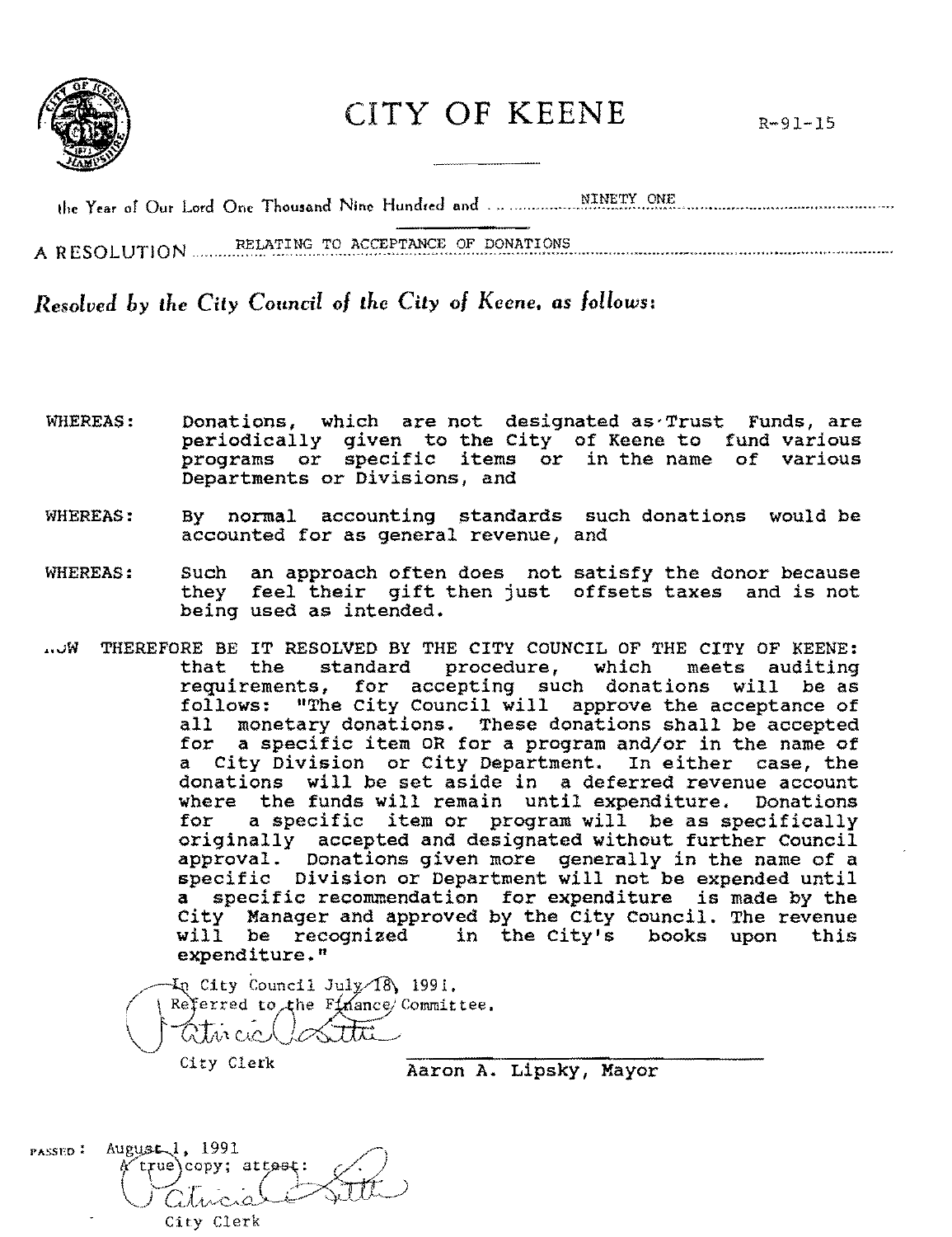0 K

July 31, 1991

- TO: Mayor and Council
- FROM: Finance Committee
- SUBJECT: RESOLUTION R-9l-15: RELATING TO ACCEPTANCE OF DONATIONS

With little discussion, the Finance Committee voted 4 - 0 to recommend adoption of Resolution R-91-15.

Chairman/Designee